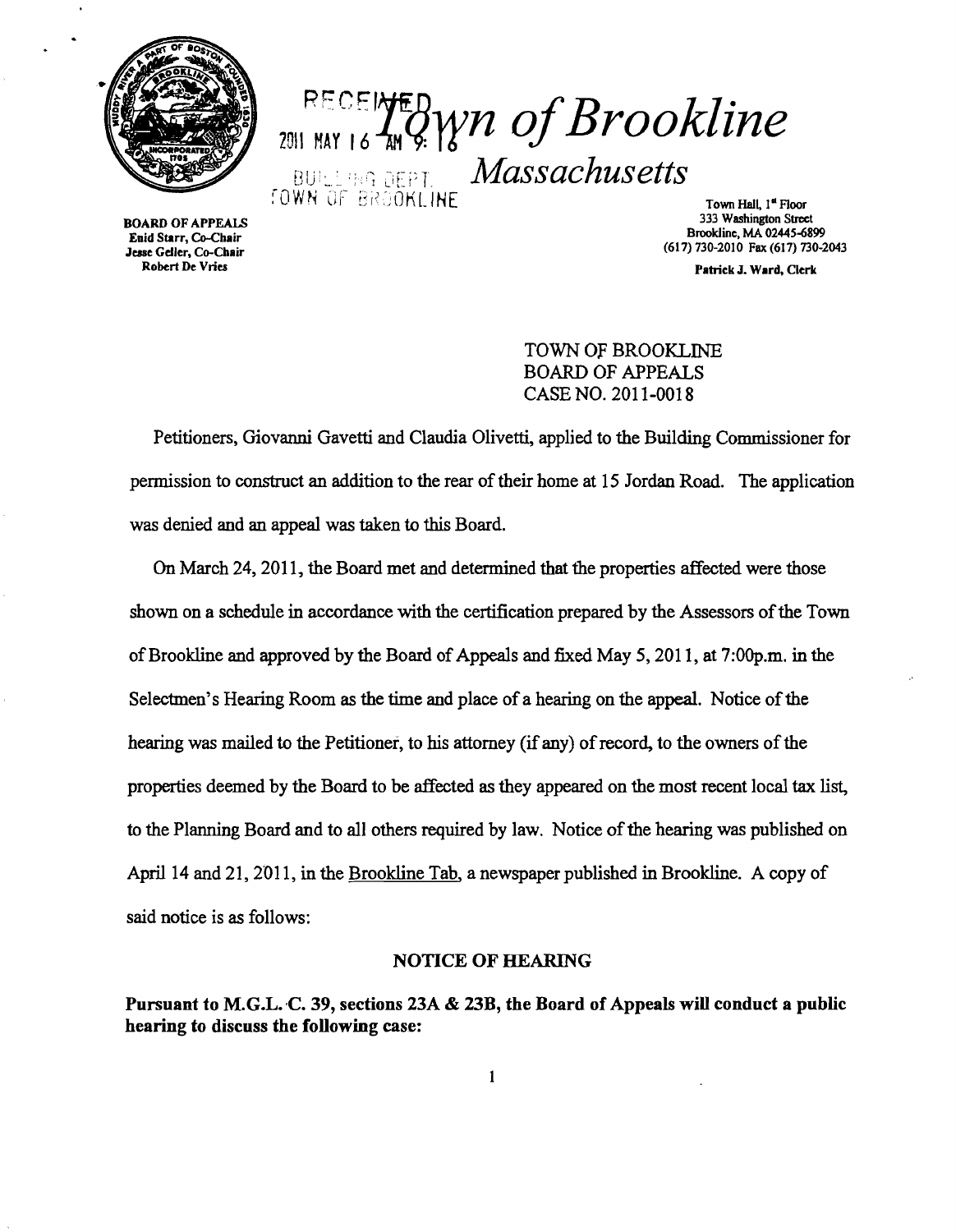Petitioner: Giovanni Gavetti Owner: Giovanni Gavetti Location of Premises: 15 JORDAN RD Date of Hearing: May 5, 2011 Time of Hearing: 7:00 PM Place of Hearing: Selectmen's Hearing Room, 6th. floor

A public hearing will be held for a variance and/or special permit from:

- 1. 5.09.2.j; Design Review, special permit required.
- 2. 5.22.3.b.1.b; Exceptions to Maximum Floor Area Ratio (FAR)
	- Regulations For Residential Units, special permit required.
- 3. 8.02.2; Alteration or Extension, special permit required.

### Of the Zoning By-Law to: ADDITIONS REQUIRING BOA RELIEF at 15 JORDAN RD.

Said premise located in a S-7( single-family) residence district.

*Hearings, once opened, may be continued by the Chair to a date and time certain. No further notice will be mailed to abutters or advertised in the TAB. Questions regarding whether a hearing has been continued, or the date and time of any hearing may be directed to the Zoning Administrator at* 617-734-2134 *or check meeting calendar at:http://calendars.town.brookline.ma.usIMasterTownCalandarl?FormID=158.* 

The Town of Brookline does not discriminate on the basis of disability in admission to, access to, *or operations ofits programs, services or activities. Individuals who need auxiliary aids for*  effective communication in programs and services of the Town of Brookline are invited to make *their needs known to the* ADA *Coordinator, Stephen Bressler, Town ofBrookline,* 11 *Pierce Street, Brookline, MA 02445. Telephone:* (617) *730-2330,. TDD* (617) *730-2327.* 

# Enid Starr Jesse Geller Robert De Vries

At the time and place specified in the notice, this Board held a public hearing. Present at the hearing was Chairman, Enid Starr and Board Members Jonathan Book and Mark Zuroff. The petitioner, Mr. Gavetti, presented the case before the Board. Due to a scheduling conflict, the site of the hearing was moved to the employee lounge,  $3<sup>rd</sup>$  floor of the Town Hall. Appropriate notice was posted throughout the building advising of the change in location.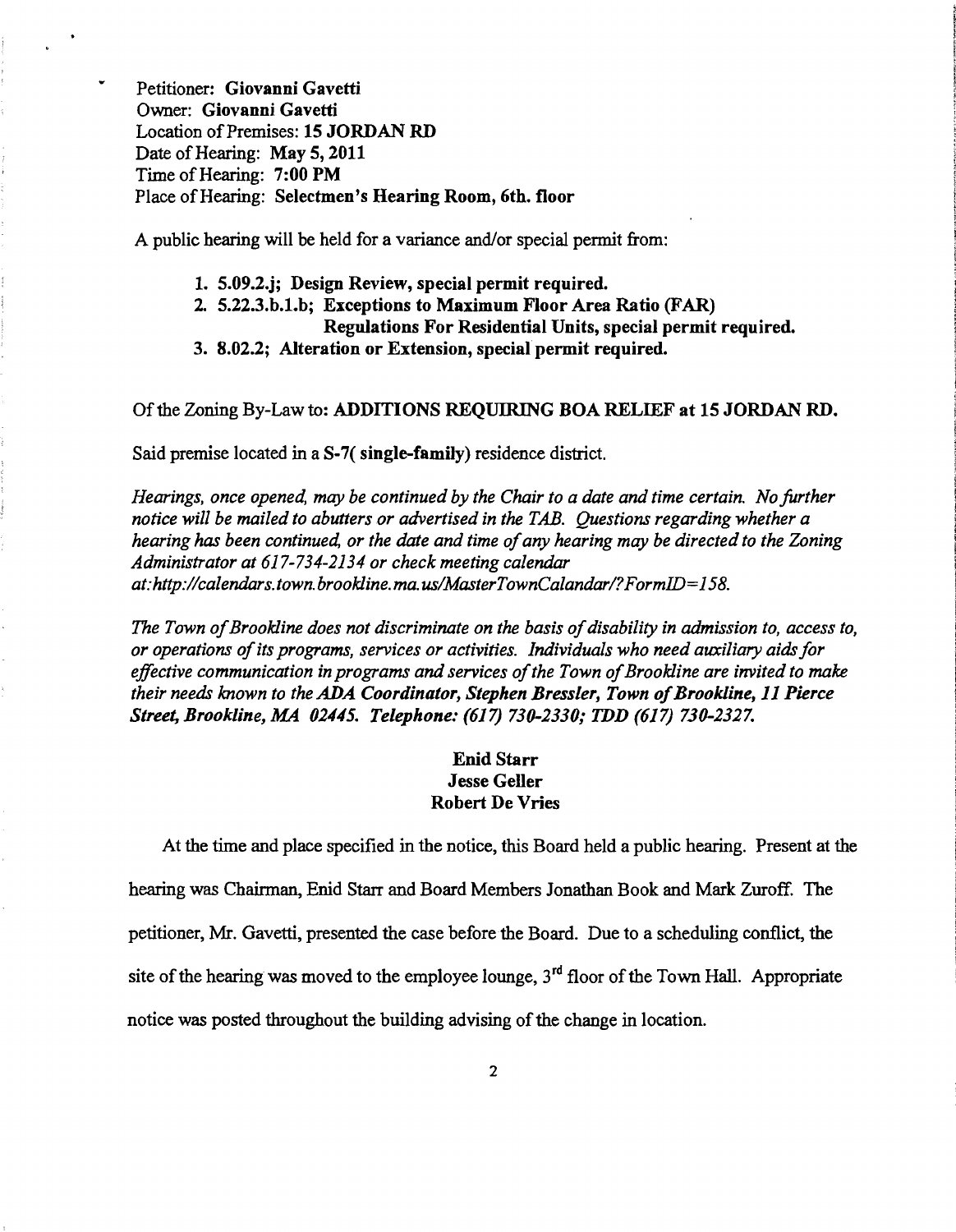Mr. Gavetti described the property at 15 Jordan Road as a single-family home located on a downward sloping lot on the "low-side" of the street on Corey Hill. The home is a two-story Tudor style home with a shed dormer on the front facade with an attached single car garage. There is an addition and deck on the rear of the home that were constructed in 1987; the addition has some structural issues and both are slated for removal. The majority of the house is clad in brick while the rear addition and front dormer are clad in wood siding. The neighboring properties are primarily single family residences and the property is located near the Corey Hill Outlook Park.

Mr. Gavetti, said that he and Ms. Olivetti are proposing to remove the existing two-story addition and deck on the rear of the house and construct a new three-story (including the walkout basement level) addition. The addition will have a wide "v" shape and will be three stories on the side of the "v" closest to the side lot line, and two stories with a deck above on the other side ofthe ''v'' facing the neighboring Summit Avenue Condo Association parking lot. The addition has a modern design with a gently sloping shed roof over the three-story portion of the addition and a flat roof below the deck. Mr. Gavetti said that they are proposing to construct a deck on the rear of the house on the first floor in addition to the second floor deck. The first floor deck will have a spiral staircase leading down to the ground level and both decks will utilize an identical railing system. The addition will be clad in vertical and horizontal clapboards with an accent material used on portions of the basement and first floor levels of the addition that has not yet been determined. The addition utilizes a combination offixed, casement and hopper style windows in addition to the existing sliders and casement windows. Finally, he said that they are proposing to construct a carport adjacent to the existing attached single-car garage.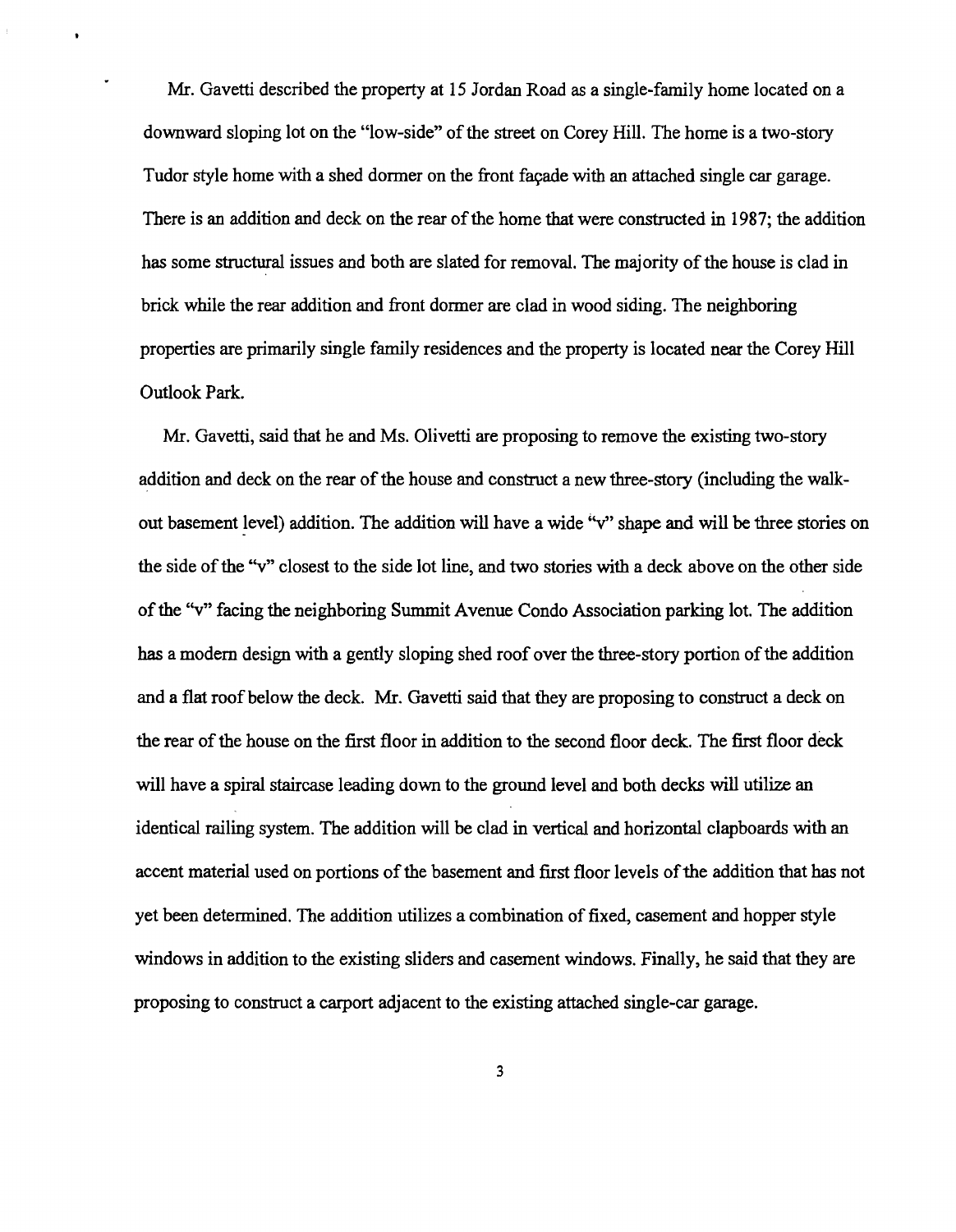Mr. Gavetti said that since he and his wife are both academics, the addition will provide much

needed individual office space at home. He also said the addition will help meet the needs ofhis

growing family.

The Chairman asked whether anyone in attendance wished to speak in favor or against the

proposal. No one rose to speak.

The Chairman called upon Courtney Synoweic, Planner, to provide the findings ofthe

Planning Board.

## Section  $5.09.2$ .j – Design Review

Any exterior addition for which a special permit is requested pursuant to Section 5.22 (Exceptions to Maximum Floor Area Ratio Regulations) requires a special permit subject to the design review standards listed under Section 5.09.4(a-I). All the conditions have been met, and the most relevant sections of the design review standards are described below:

- a) Preservation of Trees and Landscape: The footprint of the new addition is largely in the same footprint of the existing addition and deck. The landscaping around the existing addition is primarily grass with trees and brush located on a terrace below the house, approximately 15' away. The new addition is not anticipated to disturb any existing landscaping other than some areas of grass and the applicant is proposing to add a substantial amount of new plantings.
- b) Relation of Buildings to Environment: The bulk of the addition is located on the side of the house closest to neighboring property at19 Jordan Road. However, the tallest comer ofthe addition is north facing and setback far enough that it is unlikely to cast significant shadows on the neighboring property.
- c) Relation of Buildings to the Form of the Streetscape and Neighborhood: The proposed addition has a different style than the existing home. Many of the homes in the neighborhood are more traditional styles like colonials or Tudors and there is very little presence of modernist architecture. The proposal should not significantly alter the appearance of the streetscape as only a corner of the addition and the new carport are visible from the street.
- d) Open Space: The applicant is only slightly increasing lot coverage and there should not be a detrimental loss of open space.

| Floor Area              | <b>Allowed</b> | <b>Change</b><br><b>Existing</b> | استحادتنا<br><b>Proposed</b> | a mendia tit<br>$\frac{1}{2}$ Finding<br>311.0 |
|-------------------------|----------------|----------------------------------|------------------------------|------------------------------------------------|
| <b>Floor Area Ratio</b> |                | ں د.                             | .38                          | Permit <sup>+</sup><br><b>Special</b>          |

## Section 5.20 - Floor Area Ratio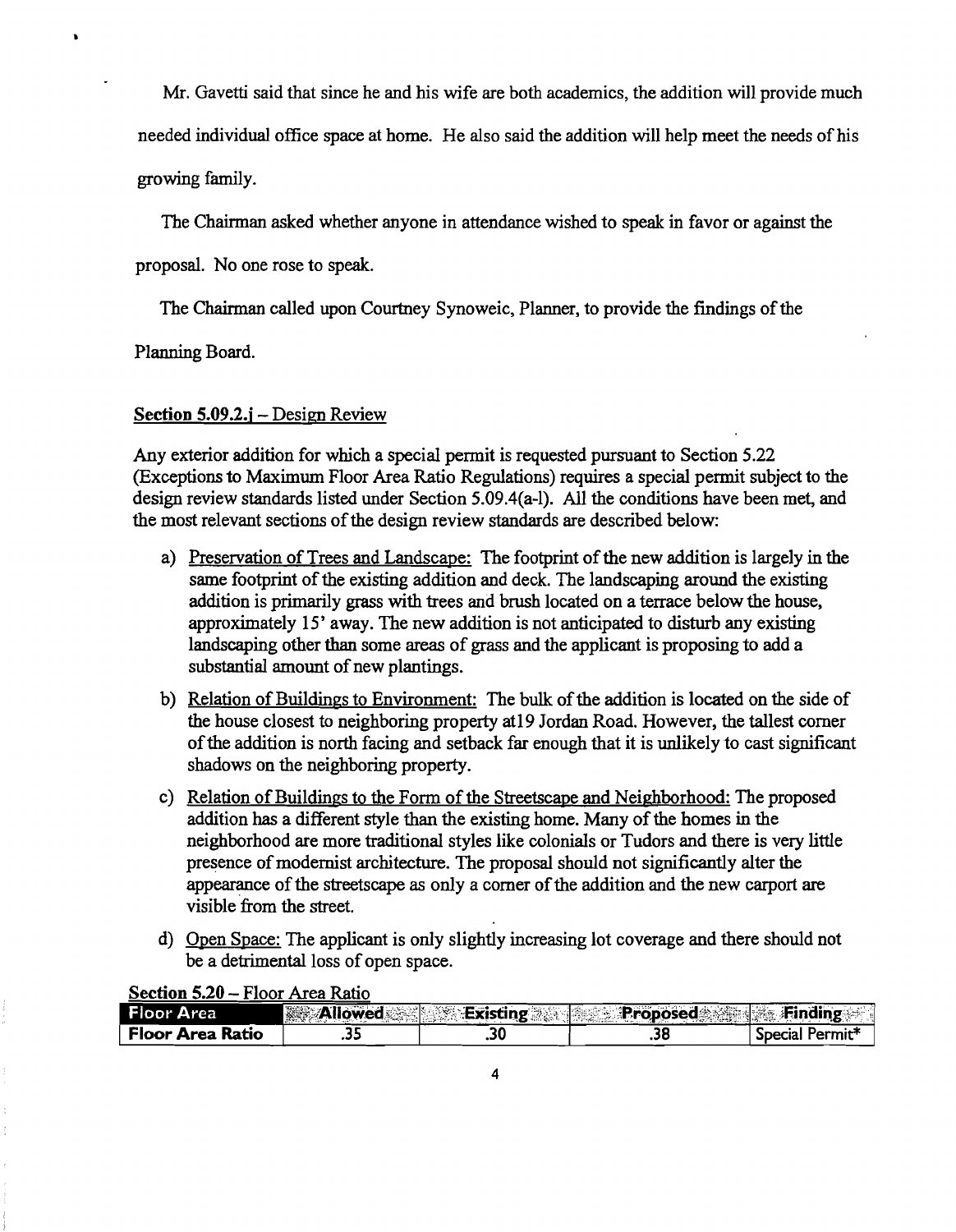| (% of allowed)    | nn%<br>70/6 | <b>OF O</b><br>0970 | שמחו<br>1 V 7 / 0 |  |
|-------------------|-------------|---------------------|-------------------|--|
| Floor Area (s.f.) | .868        | れつこ<br>-----        | $\sim$<br>---     |  |

\* Under *Section 5.22.3,b.* I. the Board of Appeals may grant a special permit for up to 120% of the permitted gross floor area.

Section 8.02.2 - Alteration or Extension

 $\blacksquare$ 

A special permit is required to alter a pre-existing non-conforming structure.

Ms. Synoweic reported that the Planning Board was supportive of the proposal to construct an addition and carport. The majority of the work will not be visible from the street, with exception ofthe new carport and should not have a significant impact on the streetscape. The Planning Board noted that although the rear of the house is at a higher grade than the properties below on Mason Terrace and the neighboring parking lot at 101 Summit Avenue, the addition will be largely screened by existing vegetation as well as new plantings. While the design of the addition is modernist and stylistically different from the majority of architecture in Brookline, the Planning Board believes that eclectic mixes of architectural styles contribute to the vibrancy and character of the Town. The Planning Board felt that the new addition is fairly modest in size, addresses the structural issues of the existing addition, and creates a new and interesting design for the rear facade of the building. Therefore, the Planning Board recommended approval the plans by Hamlin & Co., dated 1/31/2011, subject to the following conditions:

- 1. Prior to the issuance of a building permit, final plans and elevations indicating all salient dimensions and materials shall be submitted subject to the review and approval of the Assistant Director of Regulatory Planning.
- 2. Prior to the issuance of a building permit, the applicant shall submit to the Building Commissioner for review and approval for conformance to the Board of Appeals decision: 1) a final site plan stamped and signed by a registered engineer or land surveyor; 2) final building elevations stamped and signed by a registered architect; and 3) evidence that the Board of Appeals decision has been recorded at the Registry of Deeds.

The Chairman then called upon Michael Shepard, Building Commissioner, to deliver the comments of the Building Department. Mr. Shepard stated that the site is relatively steep toward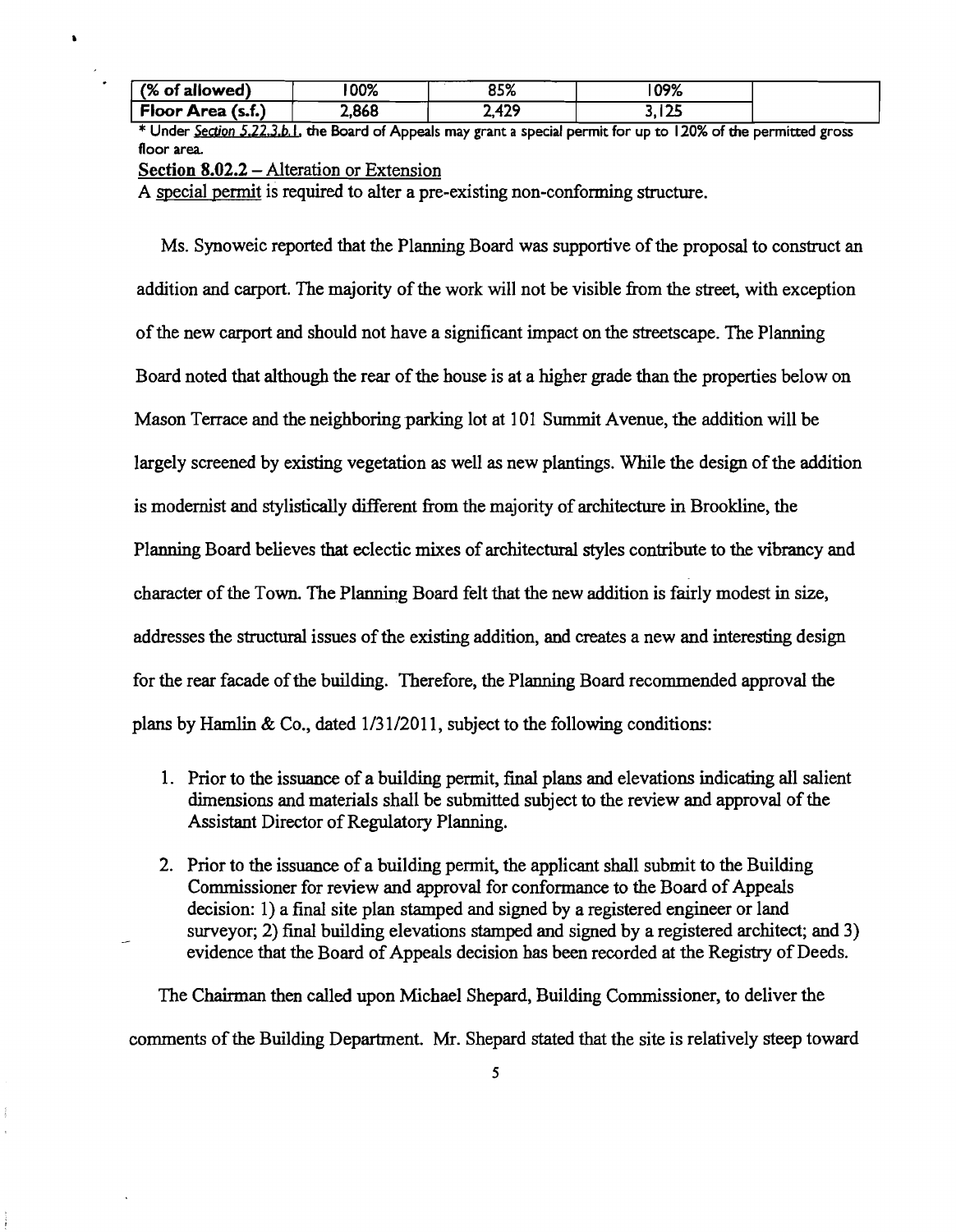the rear and the addition appears designed to accommodate the site. He said that in his opinion the proposed addition would meet the needs of the family, improve the appearance of the home and add value to it as well as the rest of the neighborhood. Mr. Shepard said that should the Board consider the grant of the requested relief that the Building Department would ensure compliance with the Massachusetts State Building Code.

During deliberations, Board Members agreed that the relief sought was minimal and were supportive of granting the requested relief.

The Board, having deliberated on this matter and having considered the foregoing testimony, concludes that it is desirable to grant the Special Permit relief requested and that the petitioner has satisfied the requirements necessary for relief under Sections: 5.09, 5.22.3.b.1, 8.02.2, and 9.05 of the Zoning By-Law and made the following specific findings pursuant to Section 9.05 of the Zoning By-Law:

- a. The specific site is an appropriate location for such a use, structure, or condition.
- b. The use as developed will not adversely affect the neighborhood.
- c. There will be no nuisance or serious hazard to vehicles or pedestrians.
- d. Adequate and appropriate facilities will be provided for the proper operation of the proposed use.

Accordingly, the Board voted unanimously to grant the requested relief subject to the

following conditions:

k

- 1. Prior to the issuance of a building permit, final plans and elevations indicating all salient dimensions and materials shall be submitted subject to the review and approval of the Assistant Director of Regulatory Planning.
- 2. Prior to the issuance of a building permit, the applicant shall submit to the Building Commissioner for review and approval for conformance to the Board of Appeals decision: 1) a final site plan stamped and signed by a registered engineer or land surveyor; 2) final building elevations stamped and signed by a registered architect;